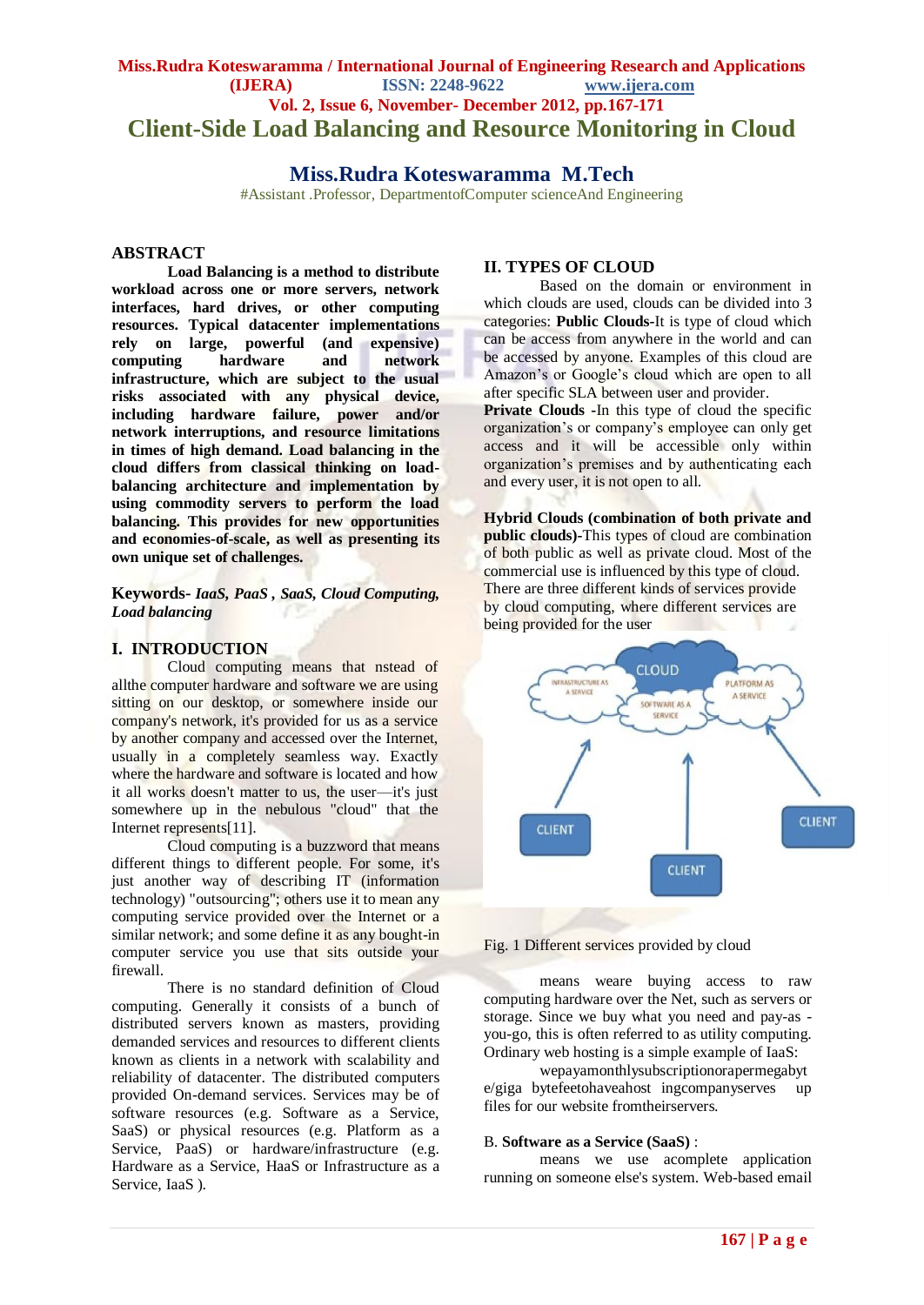# **Miss.Rudra Koteswaramma / International Journal of Engineering Research and Applications (IJERA) ISSN: 2248-9622 www.ijera.com Vol. 2, Issue 6, November- December 2012, pp.167-171**

and Google Documents are perhaps the best-known examples. Zoho is another well-known SaaS<br>provider offering a variety of office provider offering a variety of office applicationsonline.

### C. **Platform as a Service (PaaS)** :

means we developapplications using Web-based tools so they run on systems software and hardware provided by another company. So, for example, we might develop your own ecommerce website but have the whole thing, including the shopping cart, checkout, andpaymentmechanismrunning on a merchant'sserver.Force.com(fromsalesforce.comant he

Google App Engine are examples of PaaS.

When the technology increasesthe complexities also increases with that. So in cloud computing when nodes (computer resources) increases in the cluster it becomes a challenging job to monitor the resources as they all integrated and they all made to perform different task at run time. And also it becomes a challenge to us, to shift the load on one node to another depend on the scenario. In our proposed model we first establish a cloud using two nodes.Then we monitor the resources like CPU,RAM, Harddisc etc and alsobyUsingtheloadbalancingalgorithm we design a system thatautomaticallybalances the load and shifts the control to another node in the cluster.

## **III. OUR APPROACH TO THE PROBLEM**

In our proposed model we establish cloud setup between two computers using Ubuntu, xen and Eucalyptus on peer to peer network. This can be discussed as follows-

1. Cloud Setup - Creating cloud (test bed) by using (Ubuntu, Xen and Eucalyptus

2. Resource Monitoring - monitoring critical resources like RAM, CPU, memory, bandwidth, partition information, running process information and utilization and swap usages etc.

3. Load Balancing - load balancing algorithm for homogeneous and heterogeneous architectures.

4. Testing - In order to evaluate the performance of complete setup, need to deploy resource monitoring and load balancing tools on test bed and evaluate performance of our algorithm.

#### **A. Why Resource Monitoring?**

Cloud computing has become a key way for businesses to manage resources, which are now provided through remote servers and over the Internet instead of through the old hard-wired systems which seem so out of date today. Cloud computing allows companies to outsource some resources and applications to third parties and it means less hassle and less hardware in a company. Just like any outsourced system, though, cloud computing requires monitoring.

What happens when the services, servers, and Internet applications on which we rely on run into trouble, suffer downtime, or otherwise don't perform to standard? How quickly will we notice and how well will we react? Cloud monitoring allows us to track the performance of the cloud services we might be using. Whether we are using popular cloud services such as Google App Engine, Amazon Web Services, or a customized solution, cloud monitoring ensures that all systems are going. Cloud monitoring allows us to follow response times, service availability and more of cloud services so that we can respond in the event of any problems.

#### **B. Approach to Resource Monitoring**

Here in this section we are developing an application in java where we aremonitoring the node resources like RAM, CPU, Memory, Bandwidth, Partition information, Running process information and utilization.

## **C. What is Load Balancing?**

Load Balancing is a technique in which the workload on the resources of a node is shifts to respective resources on the other node in a network without disturbing the running task. A standard way to scale web applications is by using a hardwarebased load balancer [5]. The load balancer assumes the IP address of the web application, so all communication with the web application hits the load balancer first. The load balancer is connected to one or more identical web servers in the back-end. Depending on the user session and the load on eachweb server, the load balancer forwards packets to different web servers for processing. The hardware-based load balancer is designed to handle high-level of load, so it can easily scale.

However, a hardware-based load balancer uses application specific hardware-based components, thus it is typically expensive. Because of cloud's commodity business model, a hardwarebased load balancer is rarely occurred by cloud providers as a service. Instead, one has to use a software based load balancer running on a generic server.

A software-based load balancer [8, 12, 1] is not a scalable solution, though. The scalability is usually limited by the CPU and network bandwidth capacity of the generic server that the load balancer runs on and a generic server's capacity are much smaller than that of a hardware-based load balancer. For example, in our test [11], we found that an Amazon EC2 instance can handle at most 400 Mbps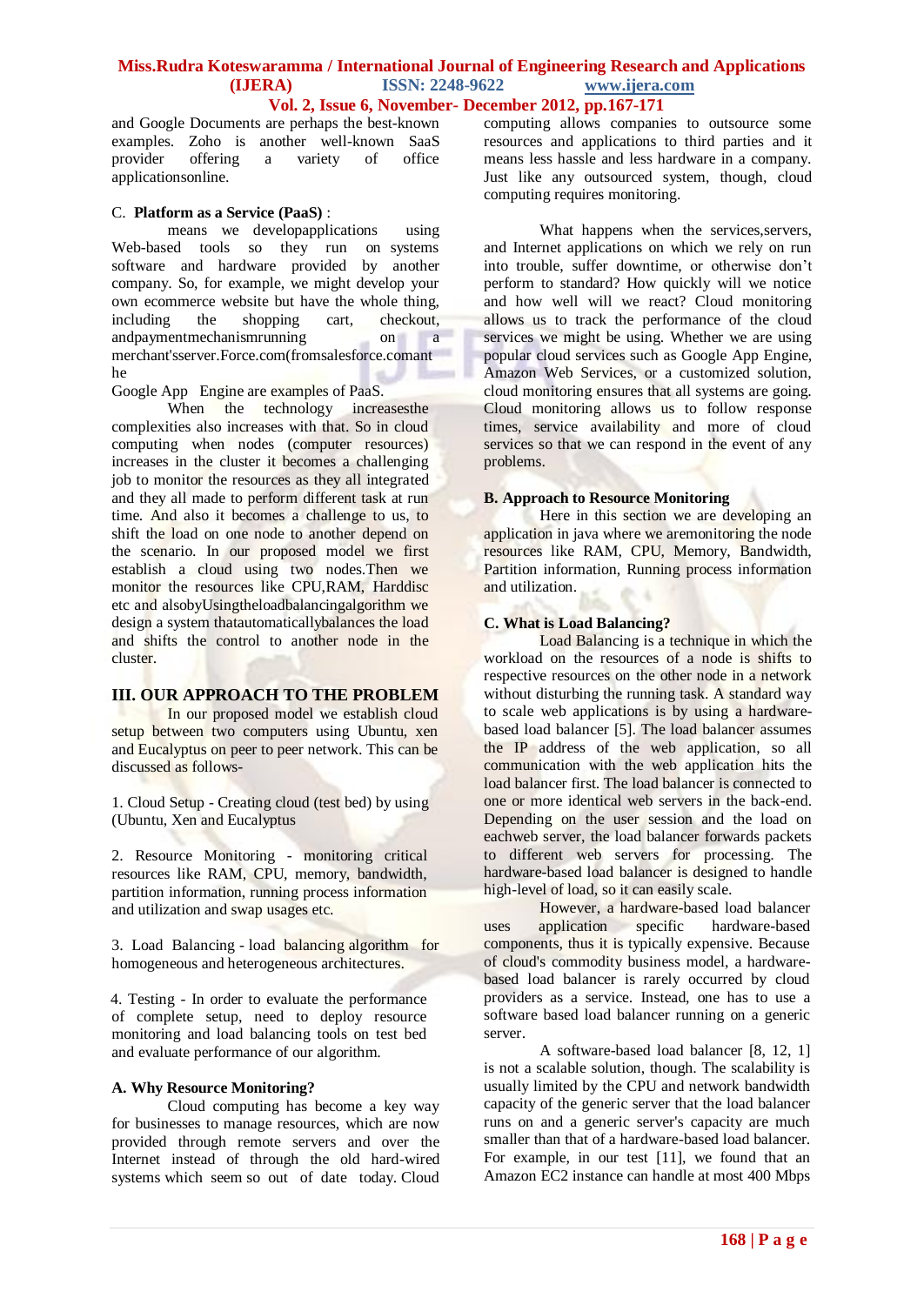# **Miss.Rudra Koteswaramma / International Journal of Engineering Research and Applications (IJERA) ISSN: 2248-9622 www.ijera.com**

# **Vol. 2, Issue 6, November- December 2012, pp.167-171**

combined ingress and egress traffic.

Even though some cloud platforms, such as Google App. Engine [7], implicitly over a hardware-based load balancer, we cannot easily get around their limitations because of the limited control we have. In our test, Google App Engine is only able to handle 10 Mbps in/out or less traffic because of its quota mechanism.

HTTP protocol [6] has a built-in HTTP redirect capability, which can instruct the client to send the request to another location instead of returning the requested page. Using HTTP redirect, a front -end server can load balance traffic to a number of back- end servers. However, just like a software load balancer, a single point of failure and scalability bottleneck still exists.

#### **D. Approach to Load Balancing**

Here in this load balancing task we will set a threshold value for each resource. And we run a thread to monitor the resource load. Once this load crosses its threshold value then we first gather all information about process task and then shift that task to another node's resource without disturbing running task. The Algorithm we are going to use is Signature Driven Load management for Cloud Computing Infrastructure.

## IV. **IMPLEMENTATION a) Module number 1**

The SigLM algorithm first selects the different resources like RAM, hard disk space, etc to monitor and set some threshold value to each and every resources through which we can divert the load to another node present in the cloud. Fig.2 shows the flow diagram of it.



#### Fig. 1**.**2 Module number 1

# **b) Module number 2**

In this module we are submitting jobs to the cloud, that job is intended to be submitted to the different nodes present in cloud, by checking the threshold value of each and every node decision will be taken and next module get called. Fig.3 shows the flow diagram of it.



#### Fig. 3 Module number 2

#### **c) Module number 3**

In module number 3 threads which are ready to be submitted are checked by or load balancing algorithm along with that it also verifies the threshold value of the node as well as threshold value of the upcoming load if it satisfied the request will be forwarded to module 4 otherwise that request will get declined. Fig.4 shows the flowchart of it.



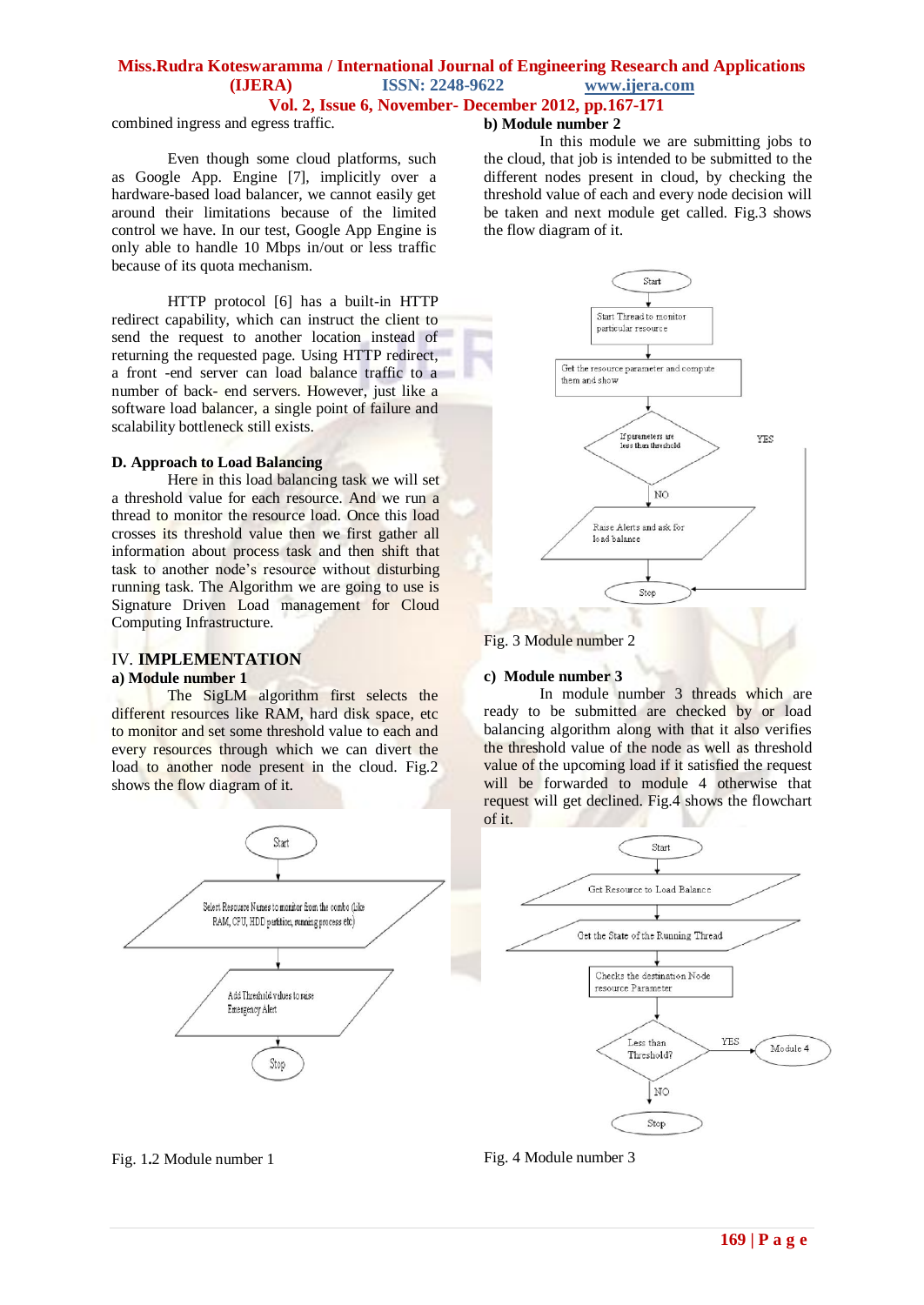## **Miss.Rudra Koteswaramma / International Journal of Engineering Research and Applications (IJERA) ISSN: 2248-9622 www.ijera.com Vol. 2, Issue 6, November- December 2012, pp.167-171**

#### **d) Module number 4**

This module checks the signature of the task and node if it matches it calculate the Dynamic time Wrapping and according to it, it is forwarded to module 5, if DTW [5] does not match the task will get declined. Fig.5 shows the flow diagram of it



Fig. 5 Module number 4

#### **e) Module number 5**

Balancing using Signature DTW Algorithm [14], it creates thread on node, and creates DSN thread and put it on wait, after that it connects source node thread to destination thread by calling RMI and in this way complete execution of task. After completion of task it is submitted to the Module 6. Fig.6 shows the flow diagram of it.



Fig. 6 Module number 5

#### **f) Module number 6**

It frees the threads, by pulling source node thread back to the source and put it on to sleep. It also resumes DSN thread and stop the execution.Fig.7 shows the flow diagram of it.

# **V. CONCLUSION**

In this paper I created private Cloud setup using Ubuntu, xen and Eucalyptus and that we use as a test bed for carrying out implementation of DTW algorithm. We also did literature survey of existing resource monitoring tools as well as load balancing tools and come up with an algorithm for different architecture with better performance.

In this paper we discuss the implementation modules of Signature pattern matching DTW

algorithm with the proper flow diagrams which simplifies the work of Load Balancer. The proposed metrics could be further refined by taking more detailed formalism for each module.

## **REFERENCES**

- [1] Tony Bourke: *Server Load Balancing*, O'Reilly, ISBN 0-596-00050-2
- [2] [Chandra Kopparapu](http://en.wikipedia.org/w/index.php?title=Chandra_Kopparapu&action=edit&redlink=1): *Load Balancing Servers, Firewalls & Caches*, Wiley, [ISBN 0-471-41550-](http://en.wikipedia.org/wiki/Special:BookSources/0471415502)*2*
- [3] [Robert J. Shimonski](http://en.wikipedia.org/w/index.php?title=Robert_J._Shimonski&action=edit&redlink=1): *Windows Server 2003 Clustering & Load Balancing*, Osborne McGraw-Hill, [ISBN 0-07-](http://en.wikipedia.org/wiki/Special:BookSources/0072226226) [222622-](http://en.wikipedia.org/wiki/Special:BookSources/0072226226)*6*
- [4] [Jeremy Zawodny](http://en.wikipedia.org/wiki/Jeremy_Zawodny), [Derek J. Balling](http://en.wikipedia.org/w/index.php?title=Derek_J._Balling&action=edit&redlink=1): *High Performance MySQL*, O'Reilly, [ISBN 0-](http://en.wikipedia.org/wiki/Special:BookSources/0596003064) [596-00306-4](http://en.wikipedia.org/wiki/Special:BookSources/0596003064)
- [5] J. Kruskall and M. Liberman. The Symmetric TimeWarping Problem: From Continuous to Discrete.

*In Time Warps, String Edits and Macromolecules: The Theory and Practice of Sequence Comparison, pp.*